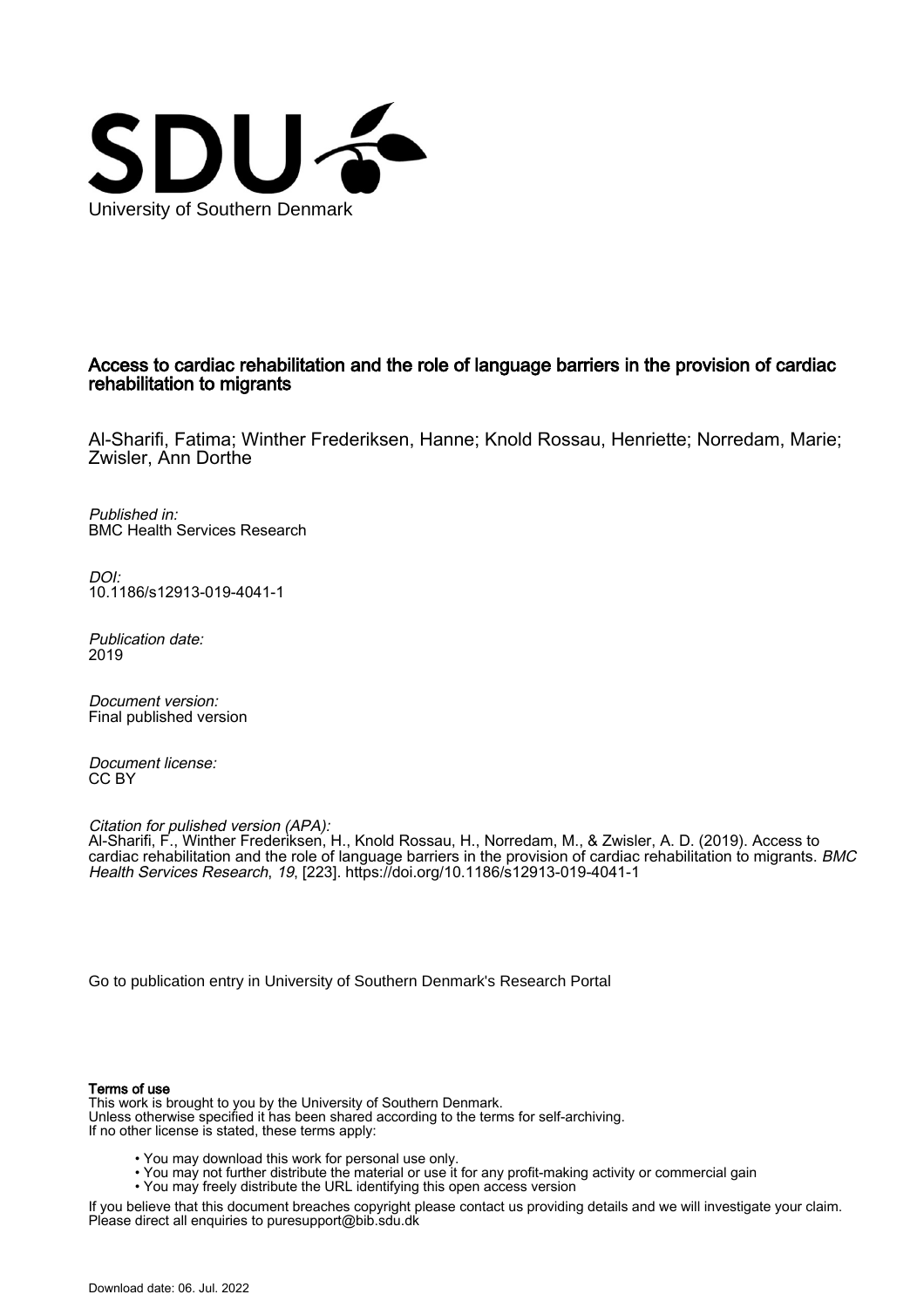## **RESEARCH ARTICLE Example 2018 12:30 THE Open Access**

# Access to cardiac rehabilitation and the role of language barriers in the provision of cardiac rehabilitation to migrants

Fatima Al-Sharifi<sup>1\*</sup> (**D**[,](http://orcid.org/0000-0002-8245-9303) Hanne Winther Frederiksen<sup>1,3,4</sup>, Henriette Knold Rossau<sup>2</sup>, Marie Norredam<sup>3</sup> and Ann-Dorthe Zwisler<sup>2</sup>

## Abstract

Background: Cardiac rehabilitation (CR) has proven health benefits and, according to international guidelines, CR must be offered to all eligible patients. Studies have reported lower uptake of CR among migrants, and migrants are known to face several barriers in their access to healthcare, of which language is the most common. The aim of this study is to examine the provision of CR core components for migrants; and the role of language barriers in the provision of CR in Danish hospitals and municipalities.

Methods: This is a descriptive study based on repeated nationwide surveys conducted in 2013 and 2015 by the Danish Cardiac Rehabilitation Database. The surveys collected information on provision and organization of CR in hospitals ( $n = 35$ ) and municipalities ( $n = 98$ ) in Denmark. The survey in 2015 had additional items related to migrants, such as provision of interpreter services and multilingual information material.

Results: Not all CR core components were provided by hospitals to non-Danish speaking patients. There was no improvement from 2013 to 2015. Hospitals had full coverage (19/19) of interpreter services compared to 84% (26/ 31) of municipalities. Provision of multilingual information material was low in hospitals 32% (6/19) and in municipalities 3% (1/31).

**Conclusion:** This study found language-related barriers in migrants' access to CR, in the form of inadequate provision of CR core components for non-Danish speaking patients at some Danish hospitals and suboptimal provision of interpreter services in municipalities. The findings call for increased attention to language barriers and further studies are needed to map the extent of the problem.

Keywords: Cardiac rehabilitation, Migrants, Translations, Language barriers

## Background

Ischemic heart disease (IHD) ranks as the leading cause of mortality and morbidity globally [[1](#page-8-0)]. There is robust evidence that participation in cardiac rehabilitation (CR) following a cardiac event reduces IHD mortality, morbidity and rehospitalisation in addition to improving quality of life [\[2](#page-8-0), [3](#page-8-0)]. Correspondingly, CR is recommended in several national and international guidelines [[4,](#page-8-0) [5](#page-8-0)] including the Danish national clinical guideline for

\* Correspondence: [f.al.sharifi@outlook.dk](mailto:f.al.sharifi@outlook.dk) <sup>1</sup>

<sup>1</sup>Section of Immigrant Medicine, Department of Infectious Disease, Copenhagen University Hospital, Ostvej, Pavillion 2, 2650 Hvidovre, Copenhagen, Denmark

Full list of author information is available at the end of the article

CR [[6](#page-8-0)], which entitles heart patients to CR in hospitals and in municipalities.

Provision of outpatient CR in Denmark was solely a hospital-based task until 2007. In accordance with the World Health Organization's (WHO) recommendations [[7,](#page-8-0) [8\]](#page-8-0); a Danish structural reform led to the delivery of CR becoming a shared responsibility between hospitals and municipalities [\[9](#page-8-0)]. Community-based outpatient services are thought to enhance accessibility by increasing proximity to the provider and thereby potentially diminishing health inequalities among vulnerable population groups. Vulnerability can relate to socioeconomic status, educational level, age, gender or ethnic origin, and have been shown to predict lower uptake of CR [\[10](#page-8-0)–[12\]](#page-8-0). A

© The Author(s). 2019 **Open Access** This article is distributed under the terms of the Creative Commons Attribution 4.0 International License [\(http://creativecommons.org/licenses/by/4.0/](http://creativecommons.org/licenses/by/4.0/)), which permits unrestricted use, distribution, and reproduction in any medium, provided you give appropriate credit to the original author(s) and the source, provide a link to the Creative Commons license, and indicate if changes were made. The Creative Commons Public Domain Dedication waiver [\(http://creativecommons.org/publicdomain/zero/1.0/](http://creativecommons.org/publicdomain/zero/1.0/)) applies to the data made available in this article, unless otherwise stated.





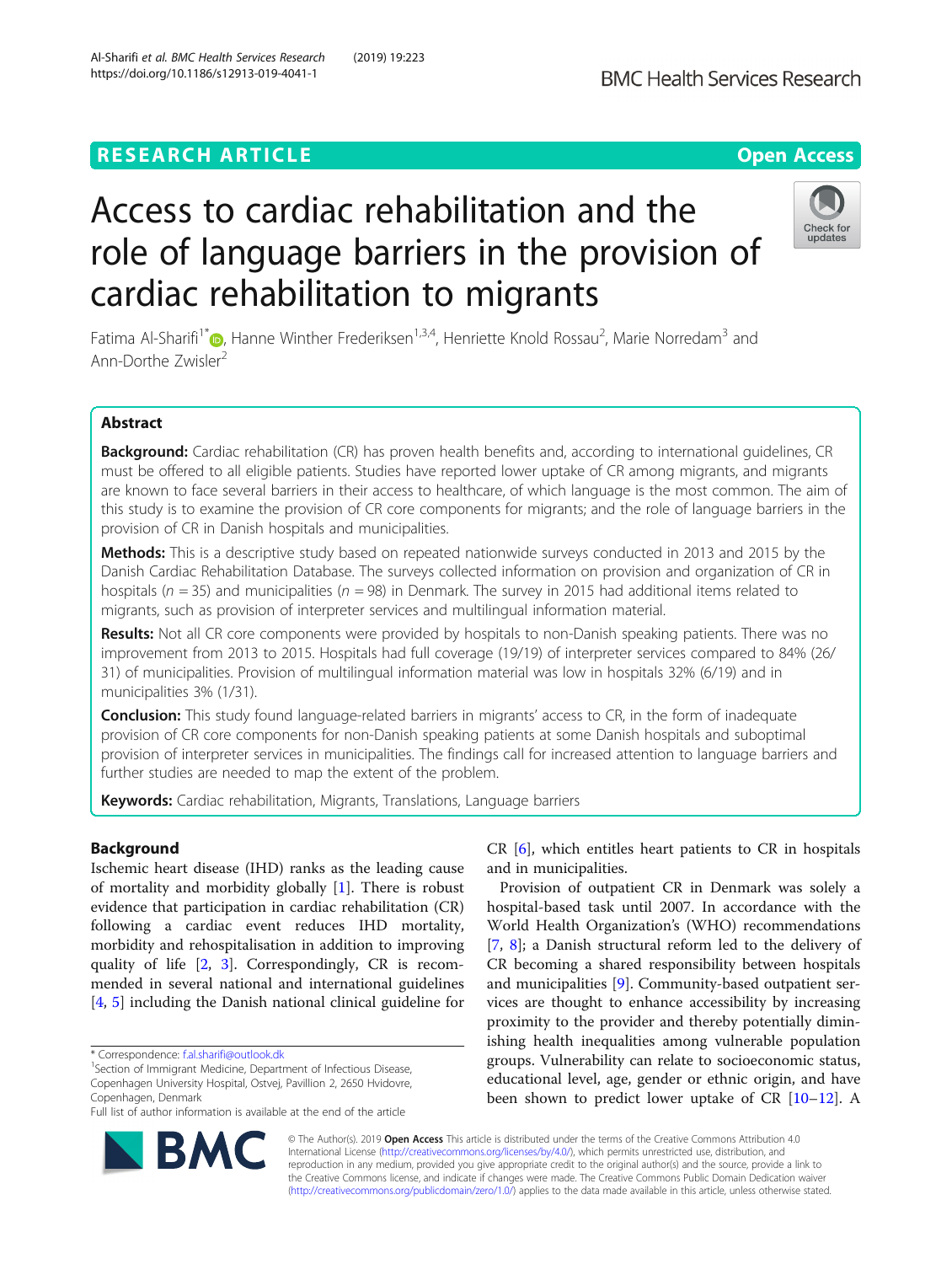Danish study in 2012 tested an intervention where socially vulnerable groups were offered an extended rehabilitation programme customized to meet their special needs. Non-Danish speaking patients were included in the study and were offered interpretation support. The study suggested that offering socially differentiated CR can equalize attendance and adherence among socially vulnerable groups [[13](#page-8-0)].

A recent Danish nationwide register study has demonstrated major differences in uptake of hospital-based CR-services between migrants and Danish born patients in the form of fewer contacts for physical exercise and lower initiation of patient education, as well as lower uptake of pharmacological secondary prevention. These findings could not be explained by comorbidity and sociodemographic factors [\[14\]](#page-8-0). Other studies have found similar tendencies in uptake of CR among migrants [[12](#page-8-0), [15,](#page-8-0) [16\]](#page-8-0).

Migrants are known to face various barriers in their access to healthcare on an individual level in the form of language, culture, inadequate health literacy and difficulties in navigating the healthcare system [\[17](#page-8-0)]. Additionally, barriers can also be found on a structural level including the referral system, limited provision of interpreter services, lack of translated and customized information materials for ethnic minority subgroups, short consultation times and resource constraints [[18](#page-8-0), [19\]](#page-8-0).

Access to healthcare services is defined as the opportunity or ease with which users are able to reach and obtain appropriate services in proportion with their needs. The accessibility of a healthcare service is influenced by factors on an individual level as well as provider and system level [[20](#page-8-0)]. WHO has developed a framework called 'the right to health framework' pointing out four indicators to ensure equality in healthcare, these indicators are accessibility, availability, acceptability and quality of service [\[21\]](#page-8-0).

Language barriers are among the most common obstacles migrants endure in their access to healthcare, as it can potentially impede effective communication and create misunderstandings, thus posing challenges to providing adequate healthcare. Several international studies have concluded that language barriers hamper access and reduce quality of healthcare [[22](#page-8-0)–[24](#page-8-0)]. However, the use of professional interpreters with non-Danish speaking patients has been associated with improvements in patient satisfaction, clinical outcomes and healthcare access [[22,](#page-8-0) [25,](#page-8-0) [26\]](#page-8-0).

Additionally, well-designed information material can improve patients' health knowledge, engagement and patient-doctor communication [[27](#page-8-0)]. A German study from 2016 found that utilization of high-quality multilingual information material was useful among migrants [\[28](#page-8-0)]. Hence, the objectives of this study were to examine the provision of core CR components (i.e. exercise training, patient education, nutritional counselling, psychosocial support and smoking cessation support) for migrants and the provision of interpreter services and multilingual materials in hospitals and municipalities.

## **Methods**

## Study design and setting

The present study is a survey-based descriptive study. Data on the provision of CR services in hospitals and municipalities in Denmark are based on nationwide surveys conducted by the Danish Cardiac Rehabilitation Database (DHRD) [\[29](#page-8-0)] in 2013 and 2015. The Danish healthcare system is publicly financed through taxes and operates across three political and administrative levels, national, regional and local. The state has a regulatory and supervisory function. The state is divided into five regions that are responsible for hospitals, general practitioners and psychiatric care. The regions contain 98 municipalities that are responsible for providing primary healthcare services [[30](#page-8-0)].

## Data collection and respondents

Information on core components of available cardiac rehabilitation programmes and organization of CR services were collected by way of parallel web-based questionnaires sent out to all hospitals offering CR services  $(n = 35)$  and all Danish municipalities  $(n = 98)$ . Core components of CR included exercise training, patient education, psychosocial support, smoking cessation support and nutritional counselling.

The respondents were physicians, nurses, dietitians and physiotherapists, who are part of the multidisciplinary CR team. Each of them had to respond to a section of the questionnaire related to their profession.

The questionnaires were complied using the recommended national clinical guideline regarding the coverage of core CR components. A more detailed description of the survey can be found elsewhere [\[31](#page-8-0)]. Hospital-based questionnaires were derived from the DHRD, which collects programme-level CR data. The submission of data is required for hospitals according to Danish Law whereas the participation for the municipalities is optional. A combination of closed-ended and open-ended questions was applied to give respondents the opportunity to elaborate on their answers.

In the present study we used hospital data from 2013 and 2015 to examine provision of CR core components for migrants and data from 2015 to examine the distribution of provision across the five Danish regions, and whether hospital type and percentage of migrants in a hospital's catchment area was related to provision.

The survey from 2015 contained additional questions about socially differentiated CR, socially vulnerable groups including migrants and special offers to these groups. Due to survey design, data on provision of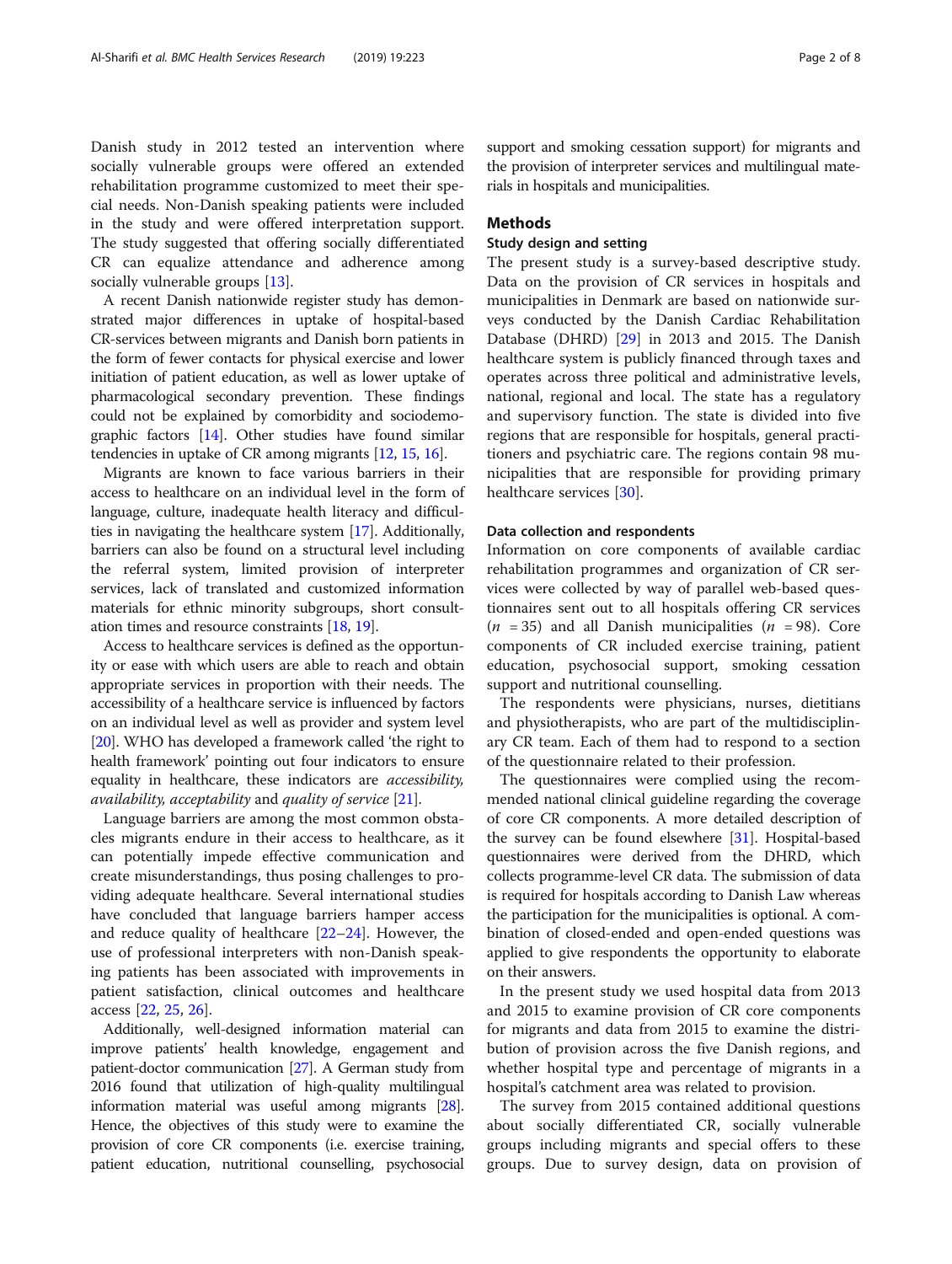interpreter services and multilingual information material was only obtained from hospitals and municipalities that offer socially differentiated CR.

Finally, we investigated factors that could potentially predict the provision of interpreter services and multilingual material. For hospitals, data variables applied were hospital type and percentage of migrants in a hospital's catchment area. Municipality data variables were percentage of migrants and size of population in the municipality.

## Definitions

## **Migrants**

Migrants are defined by UNESCO as "any person who lives temporarily or permanently in a country where he or she was not born, and has acquired some significant social ties to this country'".

The survey used in this study was not designed to specifically ask about provision of CR to migrants, however based on the UNESCO definition of migrants and Denmark's recent immigration history, anyone in Denmark with limited proficiency in Danish or from an ethnic minority background is likely to be a migrant. Hence, migrant involvement in CR was extrapolated from a positive answer to any one of three questions: 1) provision of CR to patients with limited Danish proficiency; 2) provision of CR to non-Danish speaking patients or 3) where CR was provided to patients identified as ethnic minorities.

#### Socially differentiated CR

Socially differentiated CR was not specifically defined in the questionnaire. It was stated that:" ... patients, who are in need of socially differentiated CR, can often be considered vulnerable or at risk of low uptake of CR".

#### Hospital type

In 2015, all of the 35 Danish acute care hospitals offered CR. Of those, 18 were university hospitals and 17 were general hospitals.

Data analysis We applied descriptive statistical analysis. To investigate predictors for provision of CR core components, provision of interpreter services and multilingual information material, we dichotomized hospitals into hospitals with low and high proportion of migrants in their catchment area at a cut-off point of 4% to form two nearly equal-sized groups and according to hospital type (university hospital and general hospital).

Municipalities were dichotomized according to the proportion of migrants in the municipality at a cut-off point of 3,5% to form two nearly equal-sized groups, and according to population size  $\left( < 45.000 \text{ and } > 45.000 \right)$ .

Fisher's exact test with a significance level of 0.05 was applied to test statistically significant differences between hospitals and municipalities and predictions. Predictors for hospitals' provision of interpreter services were not analysed due to 100% coverage of interpreter services in all hospitals. Statistical analyses were performed with SAS 9.4 statistical software (SAS Institute Inc., Cary, USA).

#### Results

The following core components were included in the surveys in 2013 and 2015: exercise training, patient education, nutritional counselling, psychosocial support and smoking cessation support.

Only the survey from 2015 contained questions about socially differentiated CR and data on provision of interpreter services and multilingual information was only possible to obtain from hospitals and municipalities offering socially differentiated CR due to survey design. In contrast, the 2013 survey did not contain questions on socially differentiated CR and the provision of interpreter services and multilingual information material was included as general questions to all hospitals and municipalities.

#### Response rates and participation

Response rates for hospitals reached 100 and 96% for municipalities, of which 100 and 93% responded that they offer at least one CR core component (Fig. [1\)](#page-4-0).

#### Provision of core CR components to migrants

The study found incomplete provision of CR core components to migrants in hospitals. These provision rates were virtually unchanged from 2013 to 2015 (Additional file [1](#page-7-0): Table S1). Moreover, in 2015 the provision of each CR core component to migrants in the five Danish regions ranged from 44 to 100% and none of the regions had full provision of all core components in general (Table [1](#page-4-0)).

#### Socially differentiated CR and vulnerable patient groups

Socially differentiated CR was offered in 54% ( $n = 19/35$ ) of the hospitals, and in 44% ( $n = 31/71$ ) of the municipalities. Overall migrants were considered vulnerable in up to 84% of the hospitals, more specifically 74% were non-Danish speaking patients and 84% were patients with an ethnic minority background (see definition of migrants in this study in the methods section). The corresponding percentages for municipalities were respectively 58 and 61%. These proportions did not differ considerably in percentage terms from other potentially vulnerable groups such as patients with low education, cognitive disability and those living alone except from those with a long distance to provider. No statistical comparison measure was calculated between groups. There were no significant differences between hospitals and municipalities (Table [2\)](#page-5-0).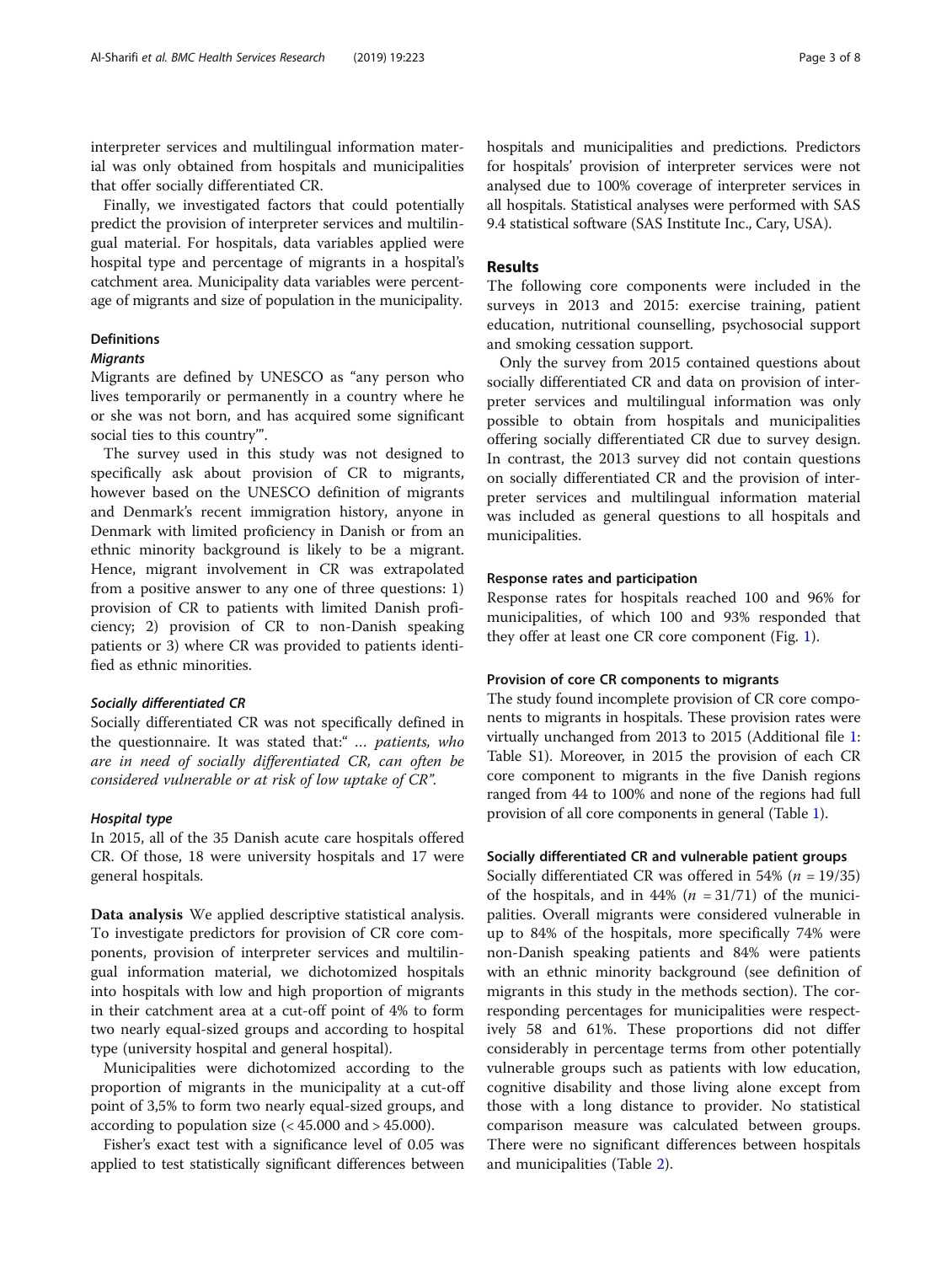<span id="page-4-0"></span>

## Interpreter services and information material

Provision of interpreter services in hospitals reached full coverage, whereas it was lower in percentage terms in municipalities 84% ( $n = 26/31$ ), the difference was not statistically significant. The availability of multilingual information material was low in hospitals  $32\%$  ( $n = 6/19$ ) and in municipalities  $3\%$  ( $n = 1/31$ ). The difference between hospitals and municipalities was significant  $(p = 0.009)$  (Table [2\)](#page-5-0).

University hospitals had a higher provision of multilingual information material 44% ( $n = 4/9$ ) than general hospitals 20% ( $n = 2/10$ ), and hospitals with the highest proportions of migrants in their catchment area were more likely to have multilingual information material

Table 1 Provision of CR core components for non-Danish speaking patients by different variables in 2015

|                                                    | Exercise training | Patient education | Psychosocial support | Smoking cessation support | Nutritional counselling |
|----------------------------------------------------|-------------------|-------------------|----------------------|---------------------------|-------------------------|
| % (n/N)                                            |                   |                   |                      |                           |                         |
| Regions                                            |                   |                   |                      |                           |                         |
| Capital Region of Denmark                          | 78% (7/9)         | 44% (4/9)         | 100% (8/8)           | 78% (7/9)                 | 89% (8/9)               |
| Central Denmark Region                             | 100% (7/7)        | 100% (6/6)        | 100% (6/6)           | 67% (4/6)                 | 100% (6/6)              |
| North Denmark Region                               | 75% (3/4)         | 75% (3/4)         | 50% (2/4)            | 50% (2/4)                 | 75% (3/4)               |
| Region Zealand                                     | 100% (6/6)        | 83% (5/6)         | 100% (5/5)           | 50% (3/6)                 | 100% (6/6)              |
| Region of Southern Denmark                         | 100% (8/8)        | 78% (7/9)         | 100% (8/8)           | 100% (7/7)                | 100% (8/8)              |
| Hospital type                                      |                   |                   |                      |                           |                         |
| University hospital                                | 94% (17/18)       | 59% (10/17)       | 94% (15/16)          | 64% (11/17)               | 88% (15/17)             |
| General hospital                                   | 88% (14/16)       | 88% (15/17)       | 93% (14/15)          | 80% (12/15)               | 100% (16/16)            |
| Percentage of migrants in hospitals catchment area |                   |                   |                      |                           |                         |
| $< 4\%$                                            | 90% (18/20)       | 80% (16/20)       | 94% (17/18)          | 74% (14/19)               | 100% (18/18)            |
| >4%                                                | 93% (13/14)       | 64% (9/14)        | 92% (12/13)          | 69% (9/13)                | 87% (13/15)             |

 $n =$  number of hospitals offering CR core component to migrants

 $N =$  total number of hospitals offering the CR core component overall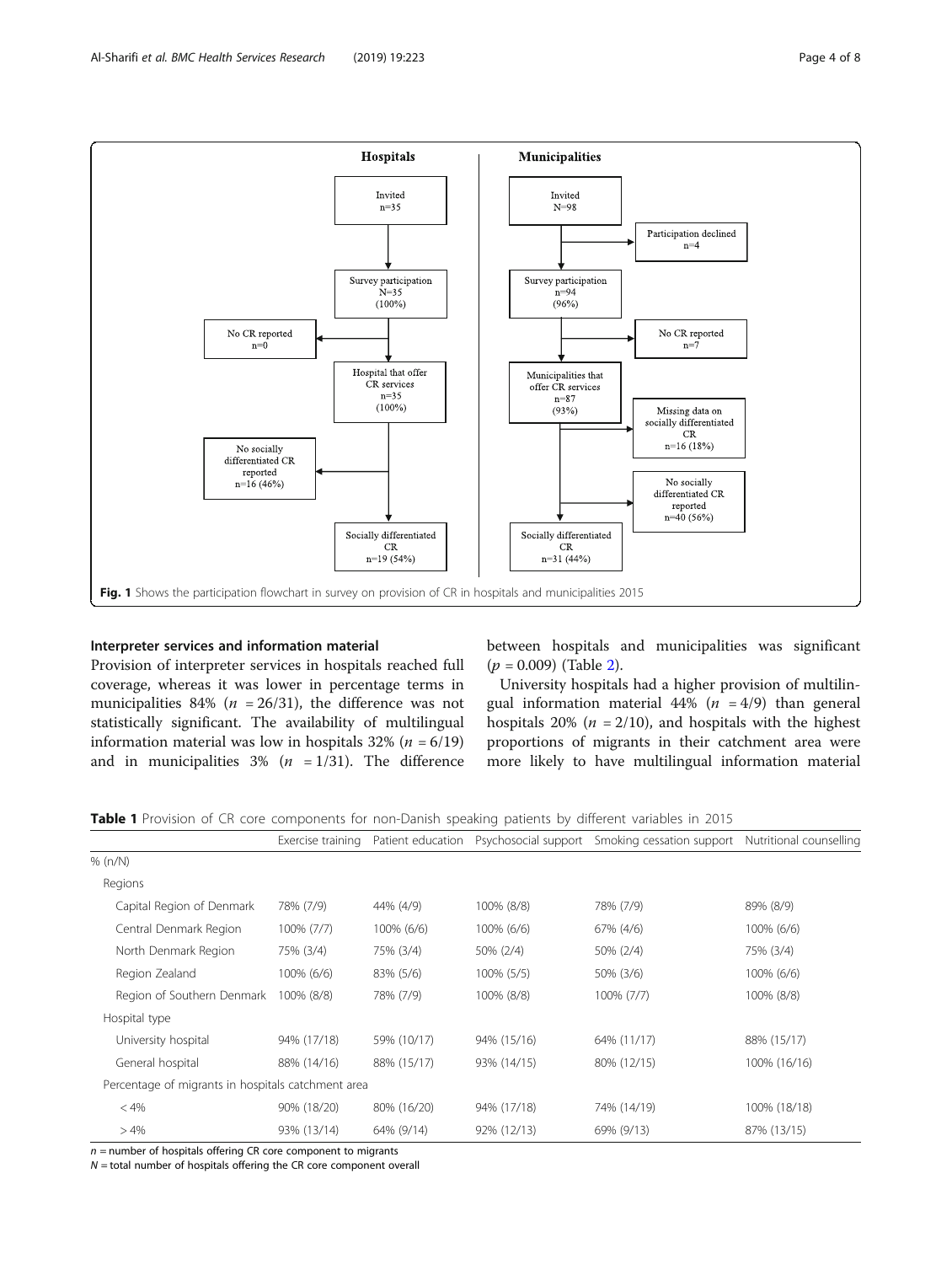|                                                         | Hospitals $N = 35$ | Municipalities $N = 87$ | $p$ -value |
|---------------------------------------------------------|--------------------|-------------------------|------------|
| Provide socially differentiated cardiac rehabilitation  | 54% (19/35)        | 44% (31/71)             | 0.4082     |
| Provision of interpreter services during rehabilitation | 100% (19/19)       | 84% (26/31)             | 0.1424     |
| Provision of multilingual information material          | 32% (6/19)         | 3% (1/31)               | 0.009      |
| Patients considered vulnerable                          |                    |                         |            |
| Low education level                                     | 84% (16/19)        | 65% (20/31)             | 0.1972     |
| Cognitive disability                                    | 84% (16/19)        | 74% (23/31)             | 0.4979     |
| Ethnic minority background                              | 74% (14/19)        | 58% (18/31)             | 0.3659     |
| Non-Danish speaking patients                            | 84% (16/19)        | 61% (19/31)             | 0.1171     |
| Living alone                                            | 84% (16/19)        | 65% (20/31)             | 0.1972     |
| Limited social network                                  | 89% (17/19)        | 71% (22/31)             | 0.1699     |
| Multimorbidity                                          | 79% (15/19)        | 77% (24/31)             | 1.00       |
| Long distance to provider                               | 47% (9/19)         | 29% (9/31)              | 0.2331     |
| Psychiatric disorder                                    | 84% (16/19)        | 68% (21/31)             | 0.3203     |
| Alcohol or drug abuse                                   | 84% (16/19)        | 65% (20/31)             | 0.1972     |

<span id="page-5-0"></span>Table 2 Socially differentiated CR, provision of interpreter services, multilingual information material and vulnerable patients in 2015

67% ( $n = 6/10$ ), although numbers were small. The association between provision of multilingual information material and proportion of migrants in a hospital's catchment area was significant ( $p = 0.003$ ).

Provision of interpreter services was not associated with the proportion of migrants. Municipalities with the largest populations were more likely to offer interpreter services 90% ( $n = 19/21$ ) than the ones with smaller populations 70% ( $n = 7/10$ ) but the difference was not significant (Table 3).

## Open-ended questions

Some hospital respondents commented in the openended questions that they specifically referred migrants to the municipality where there are customized offers for non-Danish speaking patients.

Open ended responses also revealed that some respondents did not respond to consider migrants as vulnerable in the close-ended questions because they did not want to stereotype patients, but instead performed an individualized assessment of the patients' needs.

Table 3 Predictors of provision of interpreter services in CR at hospitals and in municipalities in 2015

|                                                     | Provision of interpreter services |        | Multilingual information material | $p$ -value |
|-----------------------------------------------------|-----------------------------------|--------|-----------------------------------|------------|
| Hospitals                                           |                                   |        |                                   |            |
| Hospital type                                       | $\ast$                            | $\ast$ |                                   | 0.3498     |
| University Hospital                                 |                                   |        | 44% (4/9)                         |            |
| General Hospital                                    |                                   |        | 20% (2/10)                        |            |
| Percentage of migrants in hospitals' catchment area |                                   |        |                                   | 0.0031     |
| < 4%                                                | $\ast$                            | $\ast$ | $0\%$ (0/9)                       |            |
| >4%                                                 |                                   |        | 67% (6/10)                        |            |
| Municipalities                                      |                                   |        |                                   |            |
| Percentage of migrants in municipalities            |                                   | 1.00   | $**$                              | **         |
| $<$ 3.5% (n = 42)                                   | 83% (15/18)                       |        |                                   |            |
| $>$ 3.5% (n = 45)                                   | 85% (11/13)                       |        |                                   |            |
| Population size in municipalities                   |                                   | 0.2955 | $***$                             | **         |
| $<$ 45.000 (n = 45)                                 | 70% (7/10)                        |        |                                   |            |
| $> 45.000 (n = 42)$                                 | 90% (19/21)                       |        |                                   |            |

 $*$  p = 1.00

\*\* Not analyzed due to small number  $(n = 1)$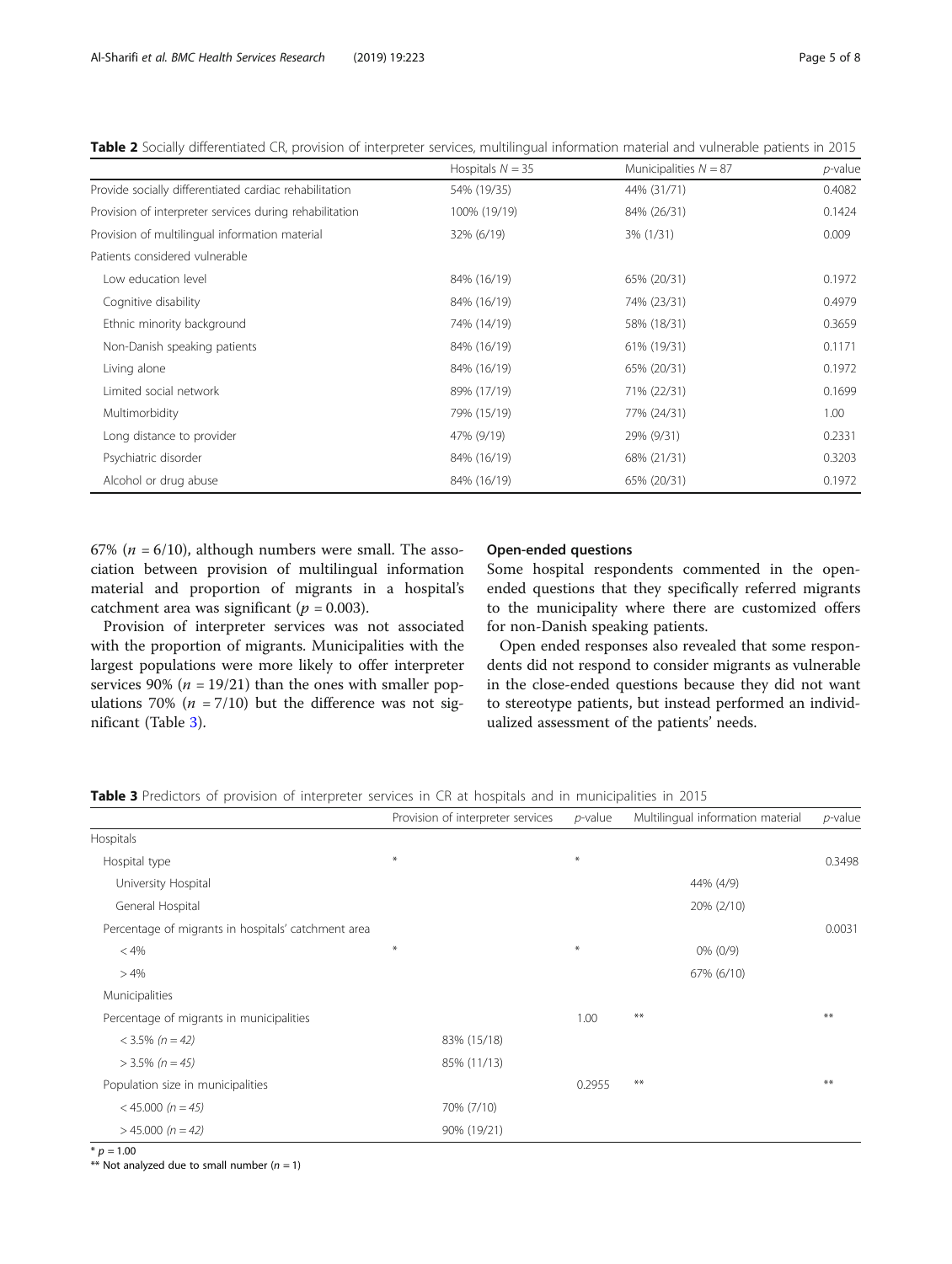## **Discussion**

Our study showed that not all hospitals provided non-Danish speaking patients with all CR core components, and no improvement was seen from 2013 to 2015. Hospitals in Denmark had full coverage of interpreter services, compared to 84% of municipalities. Provision of multilingual information material was low in hospitals (32%) and almost absent in municipalities (3%).

## Provision of CR and access for migrants

According to our results, hospitals did not have full provision of CR core components to non-Danish speaking patients. Only minor changes in provision of CR services were observed from the years 2013 to 2015, e.g. the provision of exercise training increased from 91 to 92%; and the provision of patient education increased from 71 to 74%. These percentages must be interpreted with caution as a few respondents from hospitals explained that they did not exclude non-Danish speaking patients but would refer these patients to municipalities with whom they share responsibility for CR, and therefore had indicated not to provide CR services at the hospital. However, some of the negative responses were left without any comments, and the reasons behind this potential lack of available services needs further investigation. Where language barriers were the reasons given for some hospitals not to provide CR, it would contradict the recommendations of the national clinical guideline for CR [[6](#page-8-0)]. The guideline recommends that CR should be offered to all eligible patients regardless of background and advises providers to be attentive to well-known barriers to participation, such as language. Even though the offer of interpretation is available in theory, this is often organized based on the principal of individual consultation. CR is group based by nature and therefore people with language barriers could be excluded [[32\]](#page-8-0). The right to equal access to healthcare services is also established in Danish law and international human rights covenants [\[21,](#page-8-0) [33](#page-8-0)]. We found a variation in the proportion of hospitals that offered CR to migrants across the five Danish regions; and no region had full provision of core components. A recent Danish study on rehabilitation after brain injury showed regional variations in rehabilitation despite the existence of a national guideline [[34\]](#page-8-0). Together with our findings, this could reflect that the implementation of guidelines can be challenging, and requires monitoring in order to ensure they improve quality in clinical practice [\[35\]](#page-8-0). The health system could reduce disparity in healthcare by standardized descriptions of disease management programmes, which are implemented by law, in order that all patients receive treatment of uniform high quality regardless of where they live. This has been proven to be effective in the field of cancer treatment'.

## Vulnerability of migrants and provision of interpretation and multilingual information material

Socially differentiated CR that focused on vulnerable patients was offered in 54% of the hospitals, and in 44% of the municipalities that provided data but, the open-ended answers revealed that there was no uniform understanding of the term. Non-Danish speaking patients and patients with an ethnic minority background were considered vulnerable by 74 and 84% of responding hospitals respectively. The corresponding percentages were lower for municipalities, 58 and 61% respectively. These percentages must also be interpreted with caution as some respondents were reluctant to stereotype by certain vulnerability parameters; and would rather do an individual assessment of needs and provide individualized healthcare services. The provision of interpreter services in hospitals reached 100% whereas it was only 84% for municipalities. The full coverage in hospitals can be seen in the light of hospitals being legally required to provide interpretation [[33\]](#page-8-0), while municipalities are not subject to the section of the Danish Health Act about provision of interpreter services. Municipalities are solely obliged to provide secondary prevention care equal to that of hospitals. The section about interpretation in the Danish Health Act is the only law that explicitly states mandatory use of interpreters specifically aimed at the public hospitals, medical specialists and general practitioners, thereby leaving a gap in other health services outside of these health facilities regarding the provision of interpreter services.

A study in 2012 mapped the provision of interpreter services in 240 health services (48 emergency services, 48 mental health services, and 144 primary care services) across 16 different European countries and found that 42% of the services did not provide any form of interpretation. Countries that tended to have higher provision of interpreter services had policies and regulations concerning cost of interpretation [\[36](#page-8-0)]. It is therefore fair to conclude that legislation on interpretation plays a significant role in the provision. The importance of having a legal framework for language in access to healthcare services has been discussed in the US, and that it should not an impediment to health [\[37](#page-8-0)]. Although the Danish and US healthcare systems are not directly comparable, the essence of the message is applicable. The differentiation in the Danish law between hospitals and municipalities seems to be reflected in the provision of interpreter services, albeit it is the very same Danish Health Act that sets out the obligations for shared responsibilities for CR. This has the potential to increase inequality in access for migrants to CR between the two sectors.

An aim of the involvement of municipalities in CR was to achieve greater equality in health and increase the inclusion of socially vulnerable patients according to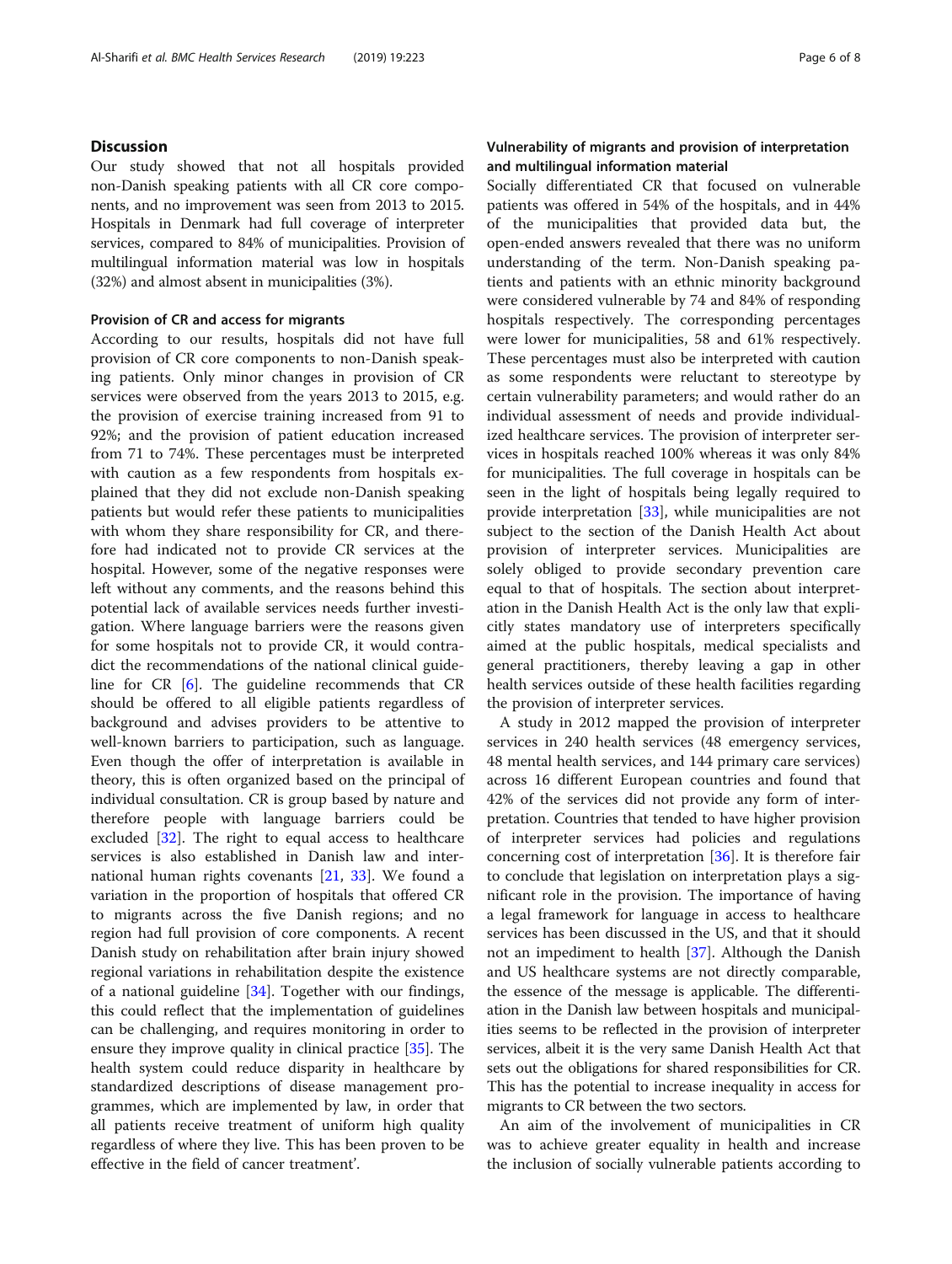<span id="page-7-0"></span>WHO's vision of "Health in All Policies" [\[8](#page-8-0)]. However, it seems that the inclusion of migrants in CR is inadequate.

Another interesting finding of our study was the very limited availability of multilingual information material reported to be offered by 6 hospitals, mainly concentrated at university hospitals, and hospitals with catchment areas with higher densities of migrants, and only in one municipality. This runs contrary to the findings of a review by Coulter et al. [\[27](#page-8-0)] showing major benefits for patient information material.

#### Strengths and limitations

The study was not designed specifically to identify migrants, hence this information was extrapolated from information related to non-Danish/limited Danish speakers and ethnic minorities. Ethnic minority does not in all cases mean a migrant, hence there is a small risk the survey overestimated the number of sites providing CR to migrants. However, given the available data we feel this paper gives a unique insight into existing structural aspects of CR related to migrants. We recommend future studies base survey design on official definitions of migrants.

A strength in this survey design is that the combination of close-ended and open-ended questions made it possible to solicit additional information to gain a more detailed understanding of the quantitative data.

The open-ended answers also demonstrated that items did not always capture the aimed for information, which could be considered as a weakness in the design. Because all data was self-reported, there is a risk that respondents may have reported answers that reflect a greater compliance with the guidelines which might entail information bias that tended to lead to more positive responses.

Another limitation is that we were only able to obtain information on provision of CR from 96% of the municipalities in contrast to 100% of the hospitals. This could potentially underestimate the results from the municipalities. Moreover, it was only possible to collect information on interpreter services, multilingual information material and socially vulnerable patients from hospitals and municipalities that offered socially differentiated CR, leading again to a potential underestimation of our results. New surveys will be conducted in 2018, and we plan to include the same items, and this time all hospitals and municipalities are included in order to follow the development on this area.

## Conclusion

In this descriptive study on migrants' access to CR in hospitals and municipalities, we found two barriers to access. Firstly, not all hospitals provided CR core components for non-Danish speaking patients. Secondly, there was not full coverage of interpreter services in municipalities. Furthermore, only a few hospitals and municipalities provided

multilingual information material. The observed inequalities in access to CR call for increased awareness in order to ensure effective treatment and prevention for migrants. There seems to be a need for more education and guidance for health professionals on the encounter with patients with a migrant background.

Lastly, there is a need for further studies to evaluate the actual scale of the problem; and to better understand why CR services are not fully accessible for migrants.

## Additional file

[Additional file 1:](https://doi.org/10.1186/s12913-019-4041-1) Table S1. The table shows general provision of core components of cardiac rehabilitation and provision of CR for migrants at Danish hospitals. (DOCX 16 kb)

#### Abbreviations

CR: Cardiac rehabiliation; DHRD: Danish Cardiac Rehabiliation Database; IHD: Ischemic heart disease; WHO: World Health Organization

#### Acknowledgements

We thank Vicky L Joshi for proofreading the manuscript.

#### Funding

The study was funded by Department of Infectious Diseases, Copenhagen University Hospital, Hvidovre. The funding body covered the salary of the corresponding author and thus contributed to the analysis and interpretation of data, and to the writing the manuscript.

#### Availability of data and materials

Data and materials for this study are kept at the Danish Cardiac Rehabilitation Database.

The datasets analyzed during the current study are not publicly available due to the Danish legislation on data security but are available from the corresponding author upon reasonable request.

#### Authors' contributions

HKR provided the data for the study from the DHRH database. HWF and MN designed the study. FA conducted the analysis in collaboration with HKR and AD. FA drafted the manuscript. AD, HWF, HKR and MN read and critically revised the manuscript. All authors approved the final manuscript and agree to be accountable for all aspects of work ensuring integrity and accuracy.

#### Ethics approval and consent to participate

The project has been approved by the Danish data agency (j.nr. 2014-41- 2922) and approval for allowance of use of survey data from the Danish Cardiac Rehabilitation Database was received in July 2017.

#### Consent for publication

Not applicable.

#### Competing interests

The authors declare that they have no competing interests.

#### Publisher's Note

Springer Nature remains neutral with regard to jurisdictional claims in published maps and institutional affiliations.

#### Author details

<sup>1</sup>Section of Immigrant Medicine, Department of Infectious Disease Copenhagen University Hospital, Ostvej, Pavillion 2, 2650 Hvidovre, Copenhagen, Denmark. <sup>2</sup>Knowledge Centre for Rehabilitation and Palliative Care (REHPA) Odense University Hospital and University of Southern Denmark, Odense, Denmark. <sup>3</sup> Research Centre for Migration, Ethnicity and Health (MESU), Section of Health Services Research, University of